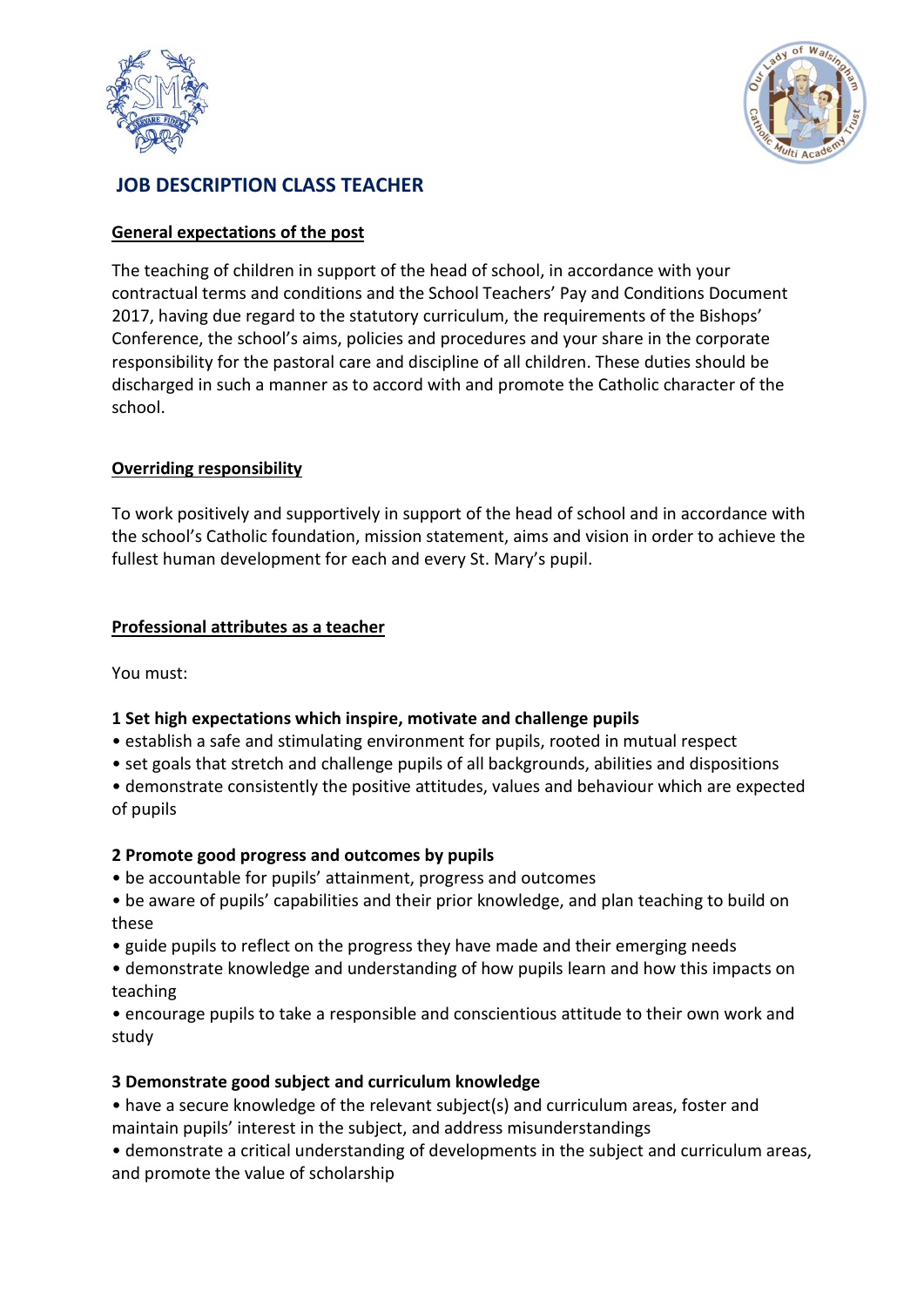• demonstrate an understanding of and take responsibility for promoting high standards of literacy, articulacy and the correct use of standard English, whatever the teacher's specialist subject

• if teaching early reading, demonstrate a clear understanding of systematic synthetic phonics

#### **4 Plan and teach well structured lessons**

• impart knowledge and develop understanding through effective use of lesson time

• promote a love of learning and children's intellectual curiosity

• set homework and plan other out-of-class activities to consolidate and extend the knowledge and understanding pupils have acquired

• reflect systematically on the effectiveness of lessons and approaches to teaching

• contribute to the design and provision of an engaging curriculum within the relevant subject area(s)

#### **5 Adapt teaching to respond to the strengths and needs of all pupils**

• know when and how to differentiate appropriately, using approaches which enable pupils to be taught effectively

• have a secure understanding of how a range of factors can inhibit pupils' ability to learn, and how best to overcome these

• demonstrate an awareness of the physical, social and intellectual development of children, and know how to adapt teaching to support pupils' education at different stages of development

• have a clear understanding of the needs of all pupils, including those with special educational needs; those of high ability; those with English as an additional language; those with disabilities; and be able to use and evaluate distinctive teaching approaches to engage and support them

### **6 Make accurate and productive use of assessment**

• know and understand how to assess the relevant subject and curriculum areas, including statutory assessment requirements

• make use of formative and summative assessment to secure pupils' progress

• use relevant data to monitor progress, set targets, and plan subsequent lessons

• give pupils regular feedback, both orally and through accurate marking, and encourage pupils to respond to the feedback

### **7 Manage behaviour effectively to ensure a good and safe learning environment**

• have clear rules and routines for behaviour in classrooms, and take responsibility for promoting good and courteous behaviour both in classrooms and around the school, in accordance with the school's behaviour policy

• have high expectations of behaviour, and establish a framework for discipline with a range of strategies, using praise, sanctions and rewards consistently and fairly

• manage classes effectively, using approaches which are appropriate to pupils' needs in order to involve and motivate them

• maintain good relationships with pupils, exercise appropriate authority, and act decisively when necessary

### **8 Fulfil wider professional responsibilities**

• make a positive contribution to the wider life and ethos of the school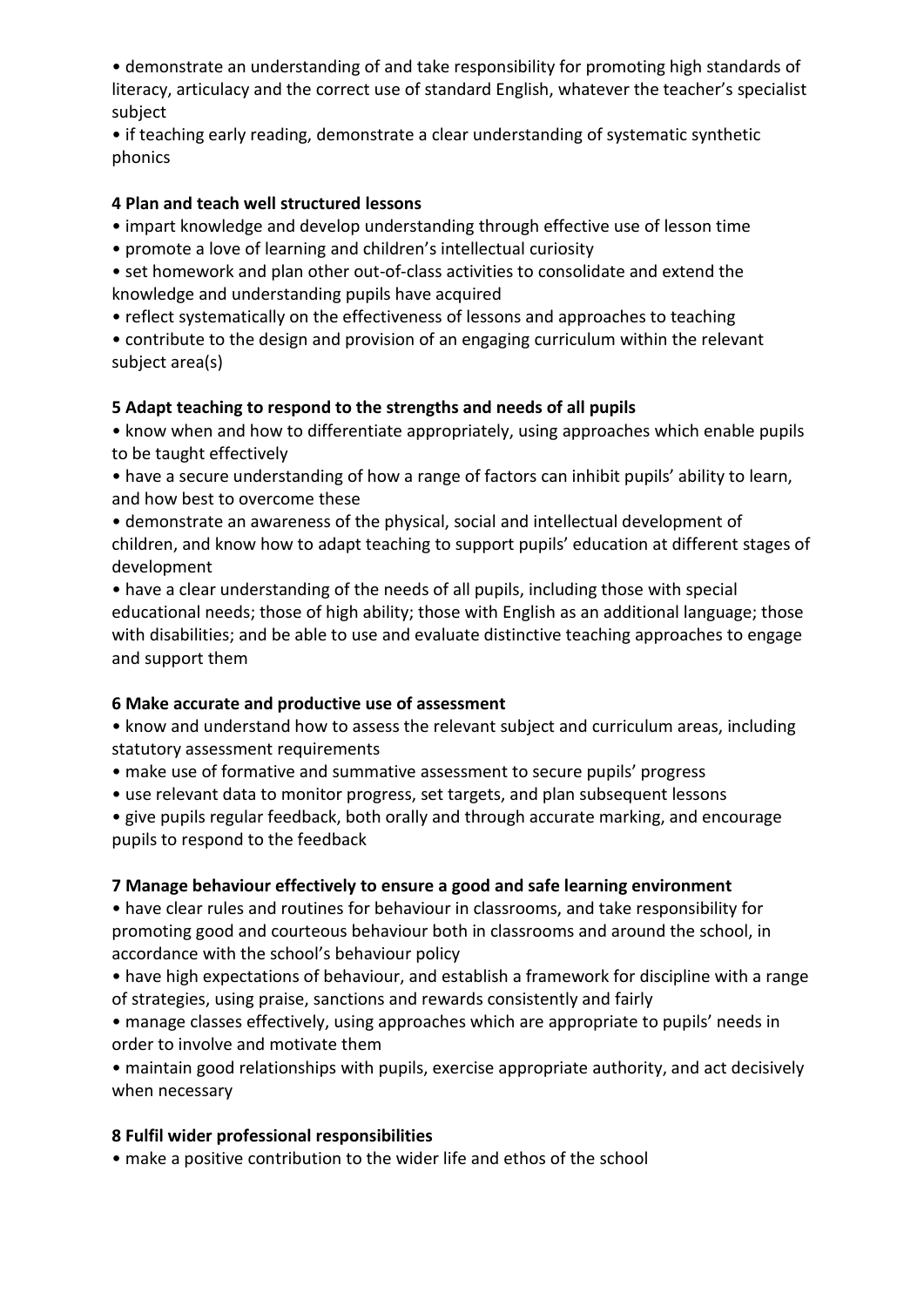• develop effective professional relationships with colleagues, knowing how and when to draw on advice and specialist support

- deploy support staff effectively
- take responsibility for improving teaching through appropriate professional development, responding to advice and feedback from colleagues
- communicate effectively with parents with regard to pupils' achievements and well-being.

You are also expected to demonstrate consistently high standards of personal and professional conduct. You will uphold public trust in the profession and maintain high standards of ethics and behaviour, within and outside school, by:

- o treating pupils with dignity, building relationships rooted in mutual respect, and at all times observing proper boundaries appropriate to a teacher's professional position
- o having regard for the need to safeguard pupils' well-being at all times, in accordance with statutory provisions, school policy and procedures and the law
- o showing tolerance of and respect for the rights of others
- $\circ$  not undermining fundamental British values, including democracy, the rule of law, individual liberty and mutual respect, and tolerance of those with different faiths and beliefs
- o ensuring that personal beliefs are not expressed in ways which exploit pupils' vulnerability or might lead them to break the law

You will have proper and professional regard for the ethos, policies and practices of the school in which you teach and maintain high standards in your own attendance and punctuality.

You must have an understanding of, and always act within, the statutory frameworks which set out your professional duties and responsibilities.

#### **Subject leadership**

You are expected to:

Achieve the highest standards of pupil progress and attainment in your subject.

Have an accurate, up-to-date knowledge of how well pupils are doing in your subject, individually, by group, cohort and at school level.

Have a strong working grasp of how to interpret and use assessment data for your subject – at individual, group, cohort and school level.

Monitor and evaluate standards and progress in your subject

Promote improvement of the effectiveness and range of pedagogical approaches and of the quality of teaching in your subject overall.

Lead staff in breaking down barriers to learning in your subject.

Advise staff on training opportunities and innovation in practice.